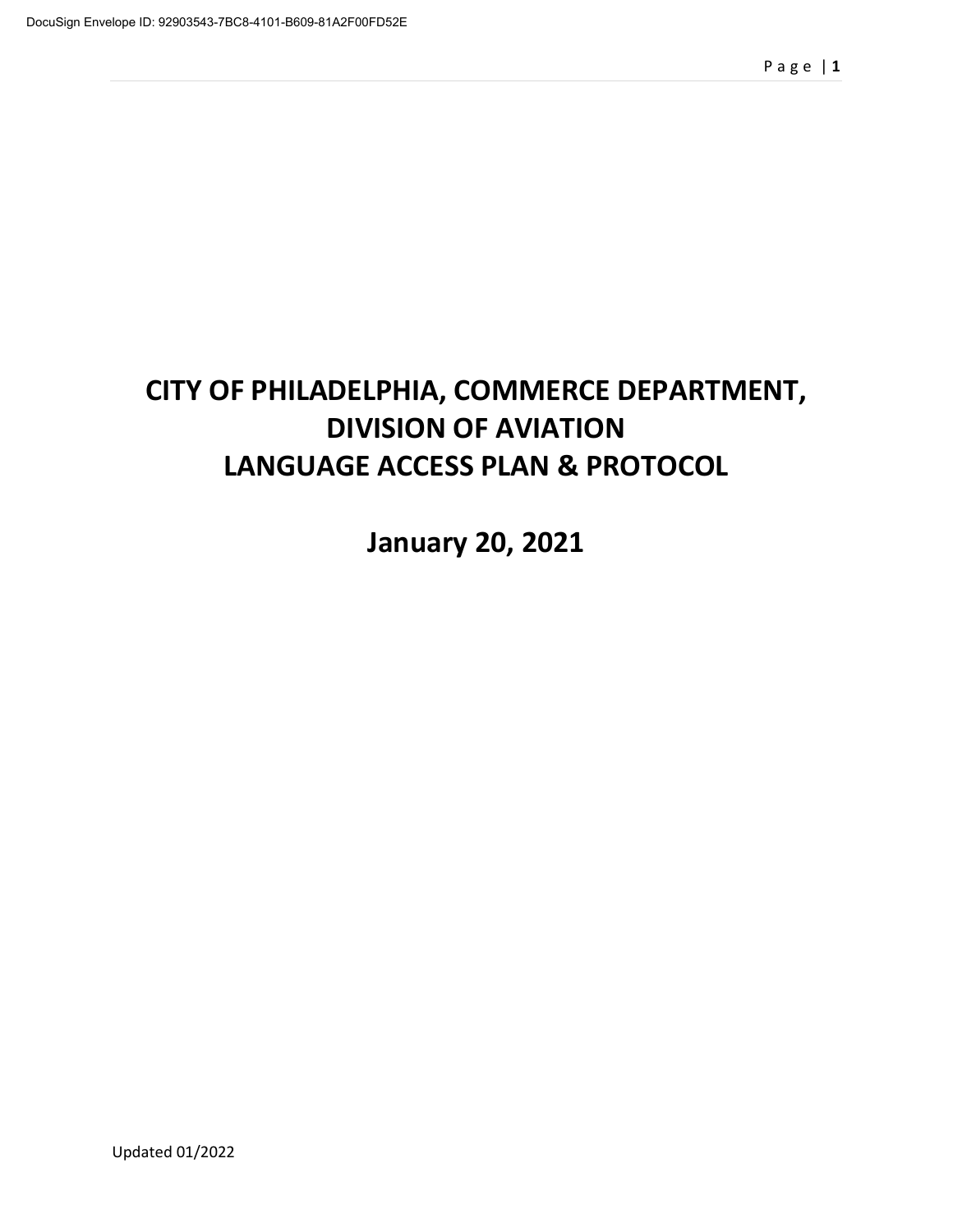# **Table of Contents**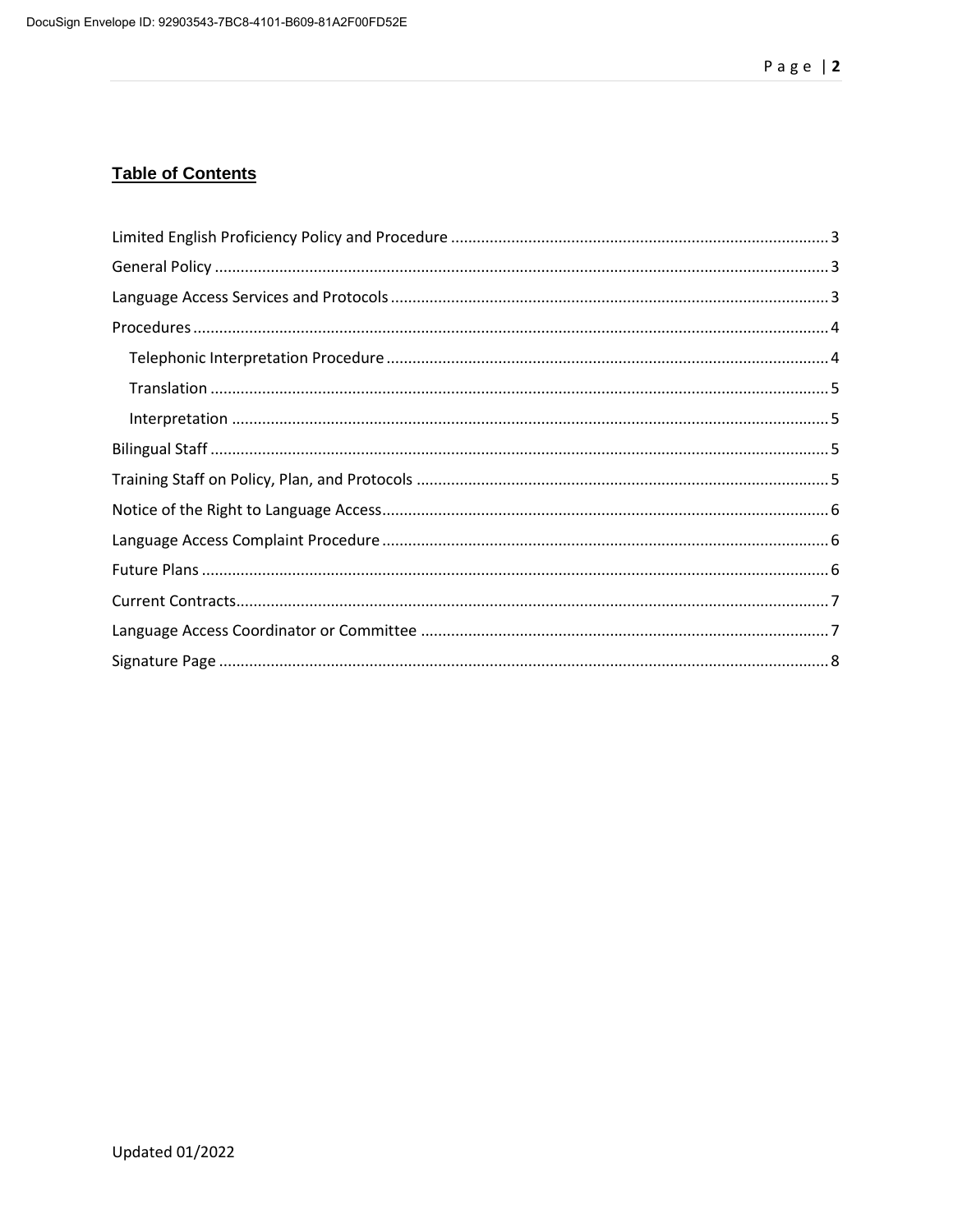## **Limited English Proficiency Policy and Procedure**

In Cooperation with the Mayor's Office, the City of Philadelphia, the Division of Aviation (DOA), which includes Philadelphia International Airport and Northeast Philadelphia Airport, is committed to compliance with Title VI of the Civil Rights Act of 1964, 2 C.S. § 561 et seq. (Act 172 of 2006), and the Philadelphia Home Rule Charter §§ 8-600 and A-200, in ensuring meaningful access to City services and programs for Limited English Proficiency ("LEP") individuals.

The purpose of this document is to establish an effective plan and protocol for DOA personnel to follow when providing services to, or interacting with, LEP individuals. Following this plan and protocol is essential to the success of our mission to proudly connect Philadelphia with the world while providing the highest levels of safety, security and customer service.

## **General Policy**

The DOA recognizes that the population eligible for services includes LEP individuals. It is the DOA policy to grant access to services or programs to every person even when the person has a limited ability to speak, understand, read or write English. The DOA intends to take reasonable steps to provide LEP persons with meaningful access to services and programs. The DOA seeks to reduce barriers by increasing its capacity to deliver services and benefits to people in their primary language.

The DOA, rather than the LEP individual, bears the following responsibilities:

- Provide language appropriate services
- Staff, at the initial point of contact, have the specific duty to identify and record language needs
- Use of interpreters such as family, friends of the person seeking service, is discouraged
- Minor children are prohibited from acting as interpreters
- No staff may suggest or require that an LEP customer provide an interpreter in order to receive services

The preferred method of serving LEP individuals is:

- Using competent bilingual staff to provide services directly to the customer in the primary language without the need for an interpreter service
- Available, trained, competent bilingual staff may be used for in-person or telephone interpreting.
- Using telephonic interpreters when bilingual staff cannot meet language needs.
- Departments should recognize that certain circumstances may require specialized interpretation and translation services even when staff with bilingual abilities are available. Staff must be authorized to provide language services to communicate effectively even when such assistance is not requested by the customer.

## **Language Access Services and Protocols**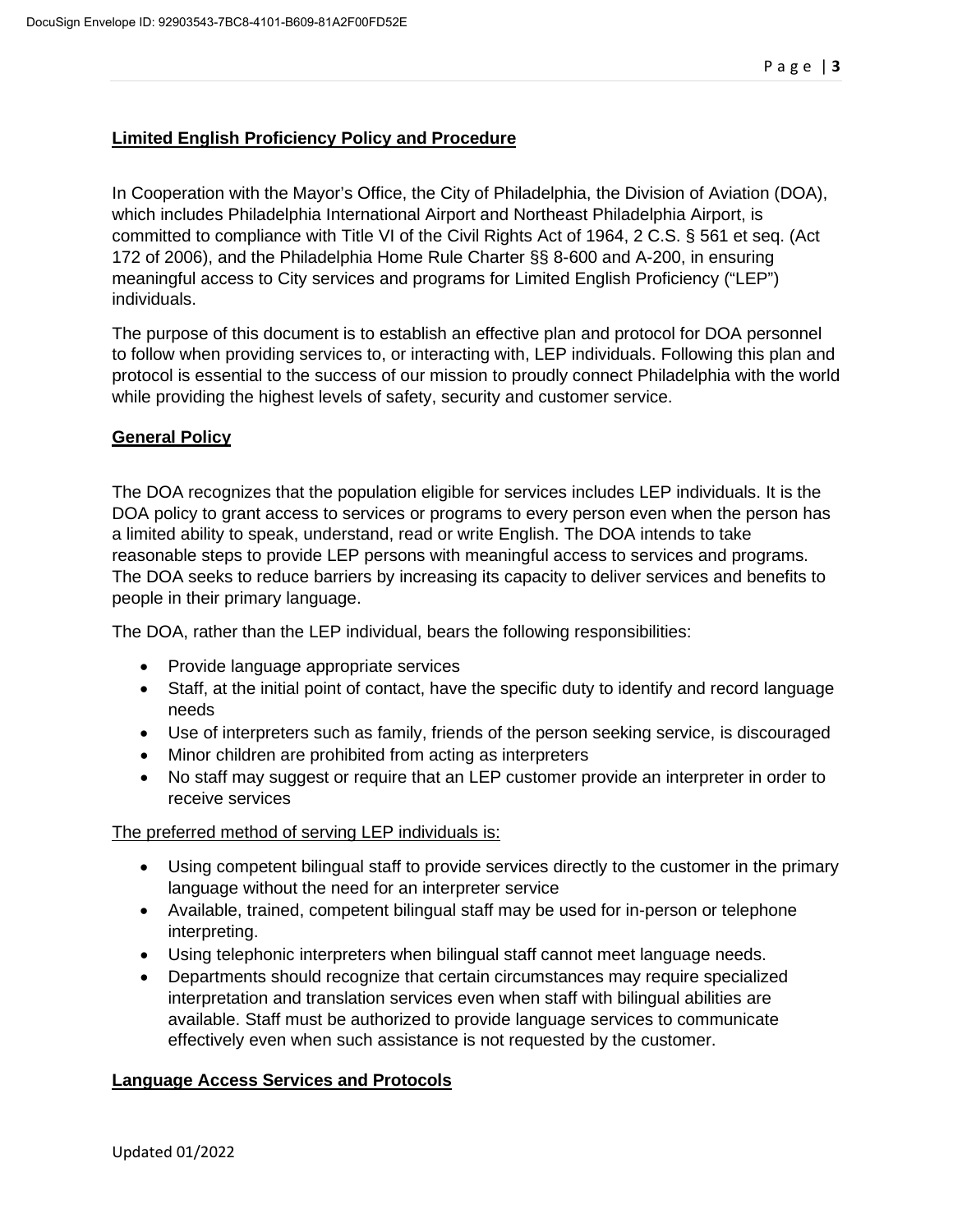DOA has services that are in place to provide language access to LEP individuals. These services are coordinated as detailed below.

#### Direct Contact with LEP Individuals from the Public:

The DOA has several points of contact with the public including but not limited to deplaning and enplaning, baggage claim, ticket counter check-in, and security checkpoints.

Guests with limited English, or employees and volunteers assisting guests, may obtain interpreters in three primary ways.

- Use the white Airport Information telephones located within all terminals to call the Communications Center.
- Contact a volunteer or employee at an Information Booth located in the terminals.
- Contact the language access coordinator.

## **Procedures**

As part of their job functions, Communication Center and Information Booth staff and volunteers are trained on the LEP policies and procedure at onboarding. In this policy PHL staff and volunteers are referred to as "operators".

When an LEP individual requires language assistance, the operator shall identify if a staff person is available who can assist based on the LEP individual's language needs. If the bilingual staff is not available, the employee shall contact a telephone interpreter to provide interpreter services (see telephonic interpreter).

#### Telephonic Interpretation Procedure

If there are no available bilingual/multilingual staff to assist, a telephone interpreter is contacted to provide interpreter services.

The operator will follow these steps:

- 1. The operator receives a language interpretation request from LEP individual or from an Airport employee assisting a guest.
- 2. The operator determines the language needed.
- 3. If the request is received at Information Booth Call Communication Center and transfer the individual. The Communication Center will complete the call.
- 4. The operator places the caller on hold and calls the telephonic interpreter (phone numbers for telephonic interpreters are provided to operators by the Language Access Coordinator).
- 5. The operator tells the representative the language needed.
- 6. The operator waits for the representative to conference in the interpreter.
- 7. The operator briefs the interpreter on the purpose of the call.
- 8. The operator conferences in the LEP individual or the Airport employee with the interpreter.

For in-person assistance, Airport employees would walk with the LEP individual to the Information Booth to access a telephonic interpreter with assistance of dual handset phones.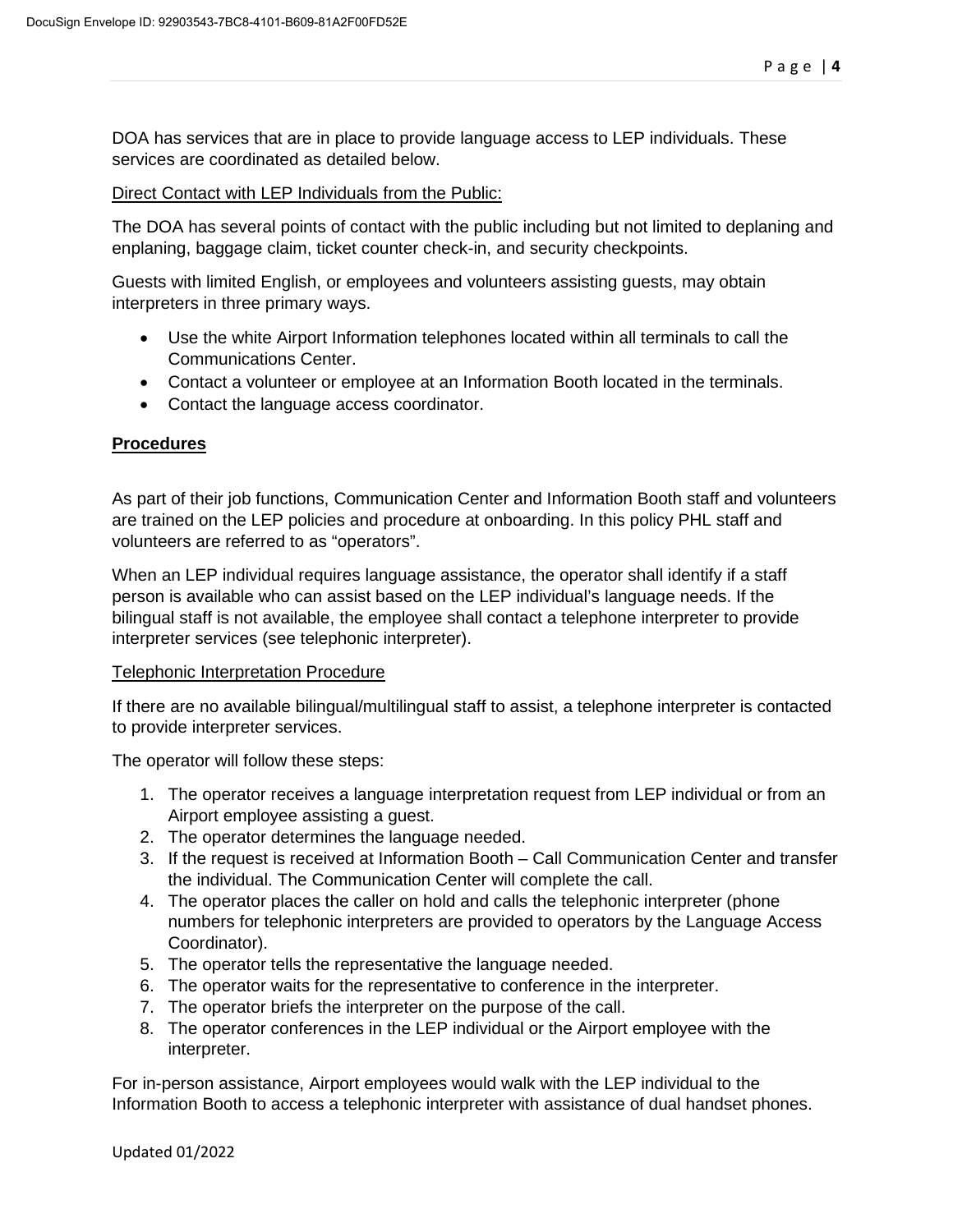#### **Translation**

To ensure that the inability to communicate in English does not deprive the public of rights and privileges, DOA will provide translations, at no cost, for LEP individuals. This includes signage, PHL website, and essential documents.

Non-English written correspondence, whether an inquiry, complaint, or compliment, shall be immediately referred to a DOA employee who speaks that language or to a translator for translation. All responses shall be written in the LEP correspondent's language.

Documents may be submitted online to feedback@phl.org

Throughout both domestic and international terminals, signage uses International Symbols to convey information. This includes and is not limited to baggage claim, ground transportation, bathrooms, information counters, and lactation areas.

Also, in the Customs area of International Arrivals terminal, "Welcome to Philadelphia" is displayed under the flag of 91 different nations, in the nation's principal language. There are 52 languages represented.

The PHL website (www.phl.org) contains information about the range of programs and activities at PHL. Currently, the website can be translated in more than 150 languages.

#### Interpretation

The DOA will provide an interpreter for LEP individuals, at no cost to the individual. Services offered include telephonic interpretation and in person interpretation. When a request for an interpreter is made either orally, in writing or by pointing to a language card, the employee shall determine whether bi-lingual staff is available who speaks the language being requested.

## **Bilingual Staff**

The DOA has in place bilingual staff who are competent to deliver services directly in a second language, or to serve as interpreters for other employees. This list identifies the languages spoken by staff within various units at PHL, who are linguistically, culturally, and technically able to deliver services in a language other than English and/or to serve as interpreters. Human Resources maintains the bilingual staff list and is responsible for yearly reporting.

## **Training Staff on Policy, Plan, and Protocols**

Mandatory training will be required of all DOA staff who have the potential to interact or communicate with LEP individuals. This plan will be communicated to staff during the new hire or transfer appointment process, where applicable. All DOA employees will be notified in a timely manner when any changes are made to the LEP. Human Resources is responsible for training staff and reporting training. Human Resources will communicate updated policy changes.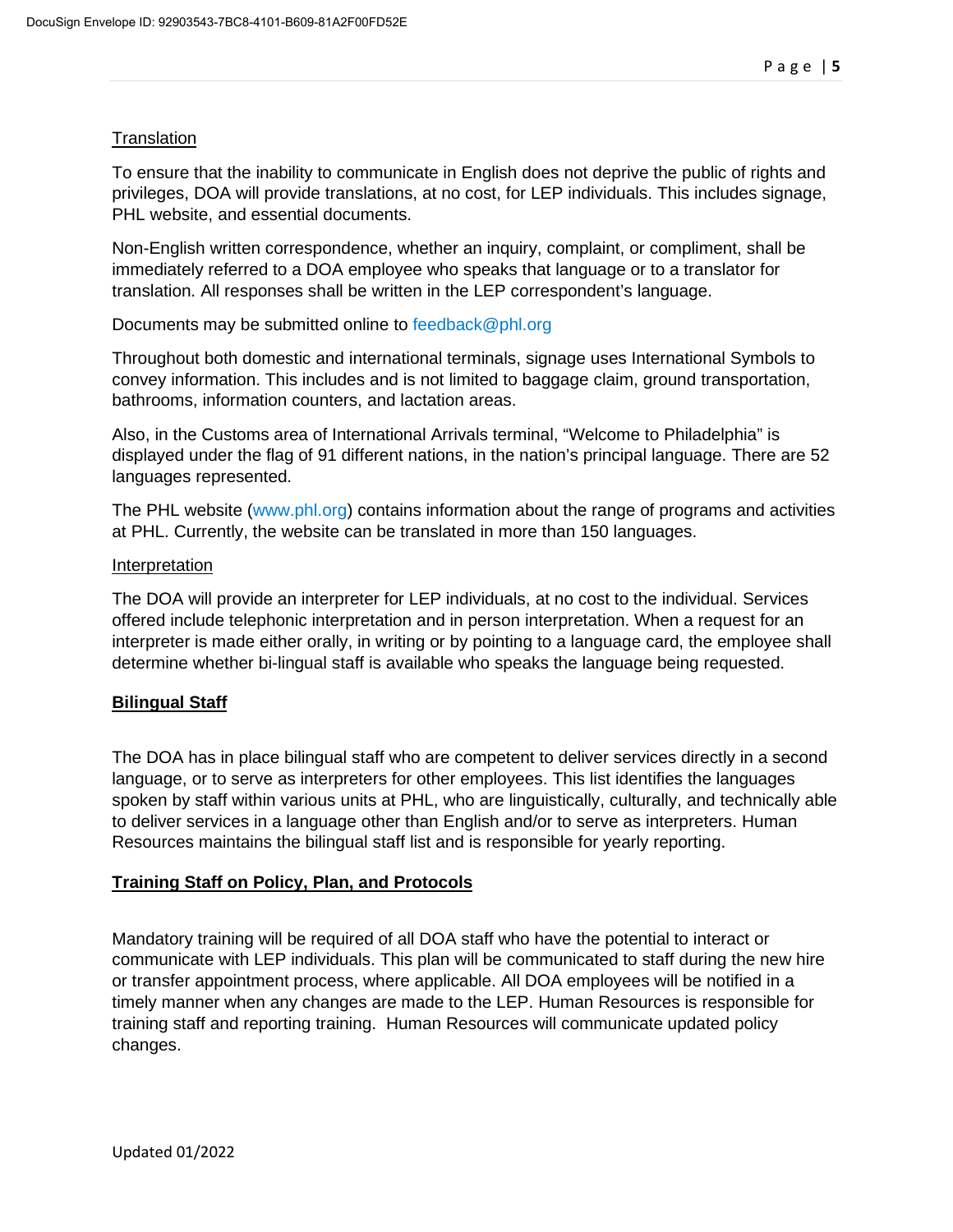#### **Notice of the Right to Language Access**

The DOA understands the importance of notifying LEP individuals that language assistance services are available and are free of charge. To provide notice to LEP Individuals about the Language Line, each public information services counter has a sign listing the most requested languages. The signs states that Interpretation Services are Available and instructs an individual to point to their language, at which point an interpreter will be called. The interpreter is of no cost to the individual seeking the service.

In all areas of public contact and on the PHL website, the DOA will post and maintain clear and readable signs in the languages most prevalent in the City notifying LEP individuals that free translation and interpretation services are available to them.

#### **Data Collection and Annual Report**

The DOA will continue to monitor our progress in meeting the LEP individual's needs.

The following information will be tracked and reported to the Language Access Coordinator from the responsible party by March 4.

- Number of LEP encounters (By Language) Responsible: Communication Center, Information Booths and all others
- Type of Language Services Provided to LEP Customers -Responsible: Communication Center, Information Booths and all others
- Number of Documents Translated –Responsible: Communication Center
- Bilingual Staff Responsible: Human Resources
- Language Access Expenditures Responsible: Communication Center

The Language Access Coordinator will submit the annual reports to the City Language Access Program Manage to be submitted to the Department of Records for public access.

#### **Language Access Complaint Procedure**

An LEP individual may file a complaint with the DOA if they believe that their rights under Title VI have been violated

To file a complaint, contact Saron McKee within 14 days of the violation.

Saron McKee 215-863-2745 [Saron.mckee@phl.org](mailto:Saron.mckee@phl.org)

## **Future Plans**

• Human Resources will obtain language information during the new employee hiring process and update the language list.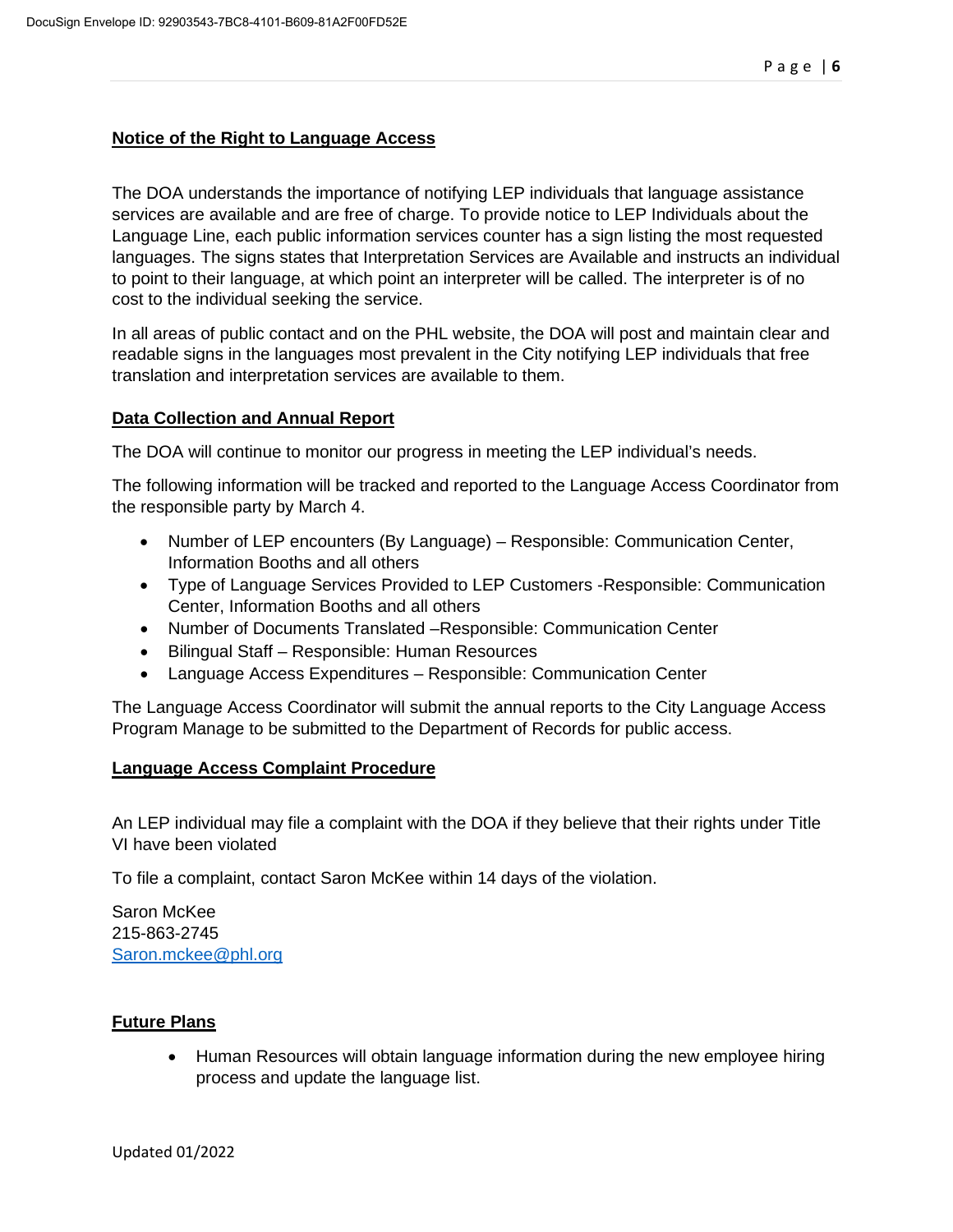- Human Resources will develop a train the trainer interpretation to train unit managers in highly visible, customer service positions.
- Human Resources will develop a formal interpretation training to applicable staff during the new hire orientation.
- Information counter signage notices will be updated.

## **Current Contracts**

In Fiscal Year 2021, the City of Philadelphia has the following contracts:

- United Language Group- ULG, for all language access services, including telephonic interpretation, document translation, in-person interpretation, and video remote interpreting.
- GLOBO, for all language access services, including telephonic interpretation, document translation, in-person interpretation, and video remote interpreting.
- Powerling, for document translation
- LSA, for video remote interpreting
- NSC, for in-person and video remote interpretation

## **Language Access Coordinator or Committee**

Language Access Coordinator:

Saron McKee saron.mckee@phl.org Director of Access and Accessible Programs City of Philadelphia, Philadelphia International Airport, Division of Aviation 8500 Essington Avenue, Terminal D - 3rd Floor, Philadelphia PA 19153

Kathleen Padilla kathleen.padilla@phl.org Deputy Director of Aviation Diversity and Inclusion

#### Chief Executive Officer:

Rochelle L. Cameron City of Philadelphia, Philadelphia International Airport, Division of Aviation